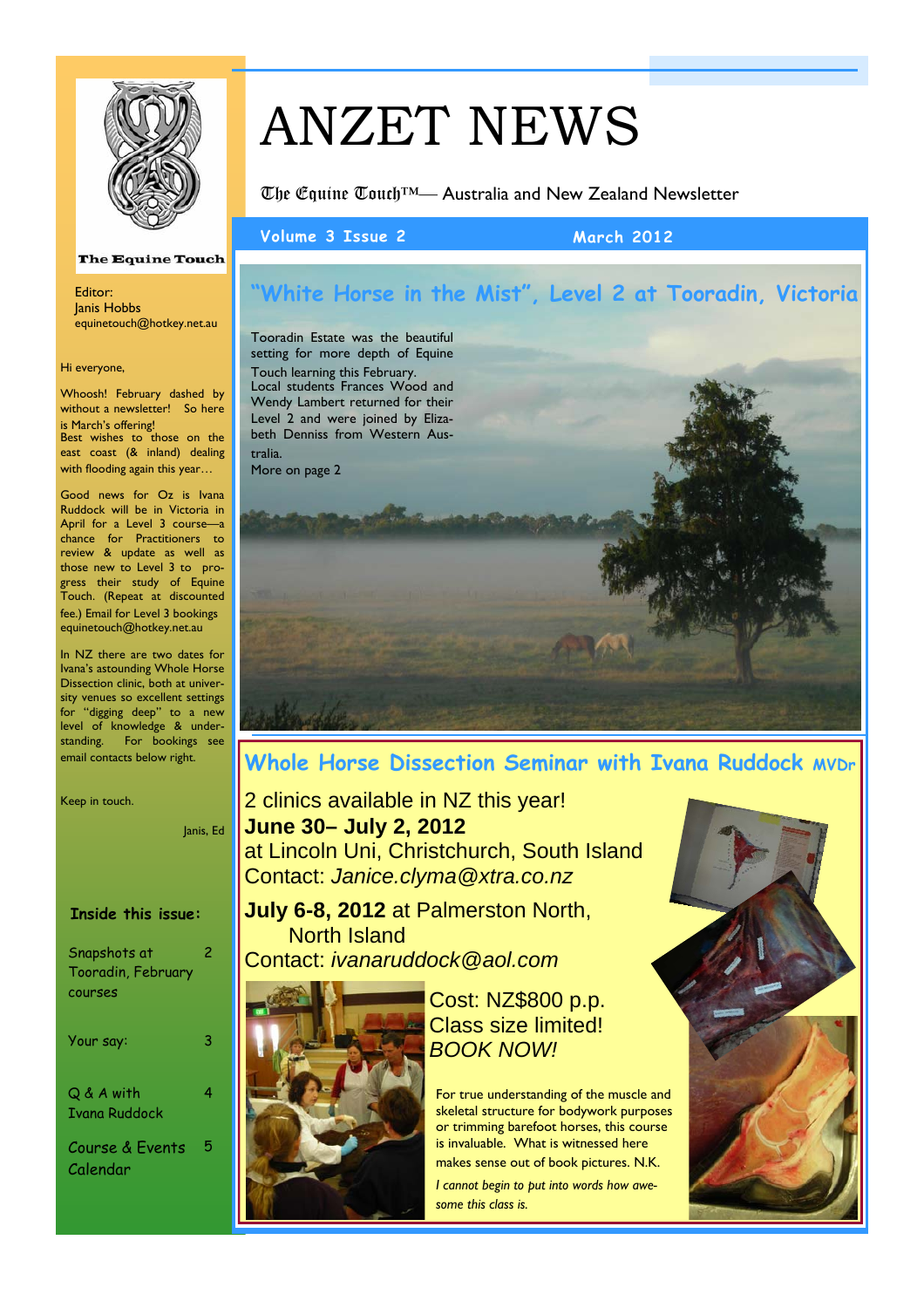

**Page 2 The Equine Touch™— Australia and New Zealand Newsletter** 

# **Equine Touch at Tooradin**

**Level 2 10-12 February, 2012, Instructor: Janis Hobbs**

**Mini–Quiz for Level 2s**  Part A Can you name the procedures from Level 2 pictured on this page? Numbers 1-4



& the very co-operative





Frances Wood & *Chief* 

**Mini–Quiz … continued**  Part B What Level 2 procedure is also called "White Horse in the Mist" & why?

Test yourself… Answers in next issue.

L-R:- Julie Veenstra (Tutor), Wendy Lambert, Janis Hobbs (Instructor), Frances Wood, Elizabeth Denniss, with *Chief* and *Calvin* 



### **Level 1 & 2 17-20 February, 2012, Instructor: Janis Hobbs**

Anne-Marie Alderson, Level 2 writes: "Thanks again for the great lesson at Tooradin. I thought I would also let you know that combining the Level 1 and 2 was a great idea as far as my observations went."



*Chief* waits patiently as Susie Farquhar, Level 1, supported by Tutor, Julie Veenstra, checks her manual for the next move.



*Leo* with Lindy, has the last word, er, yawn

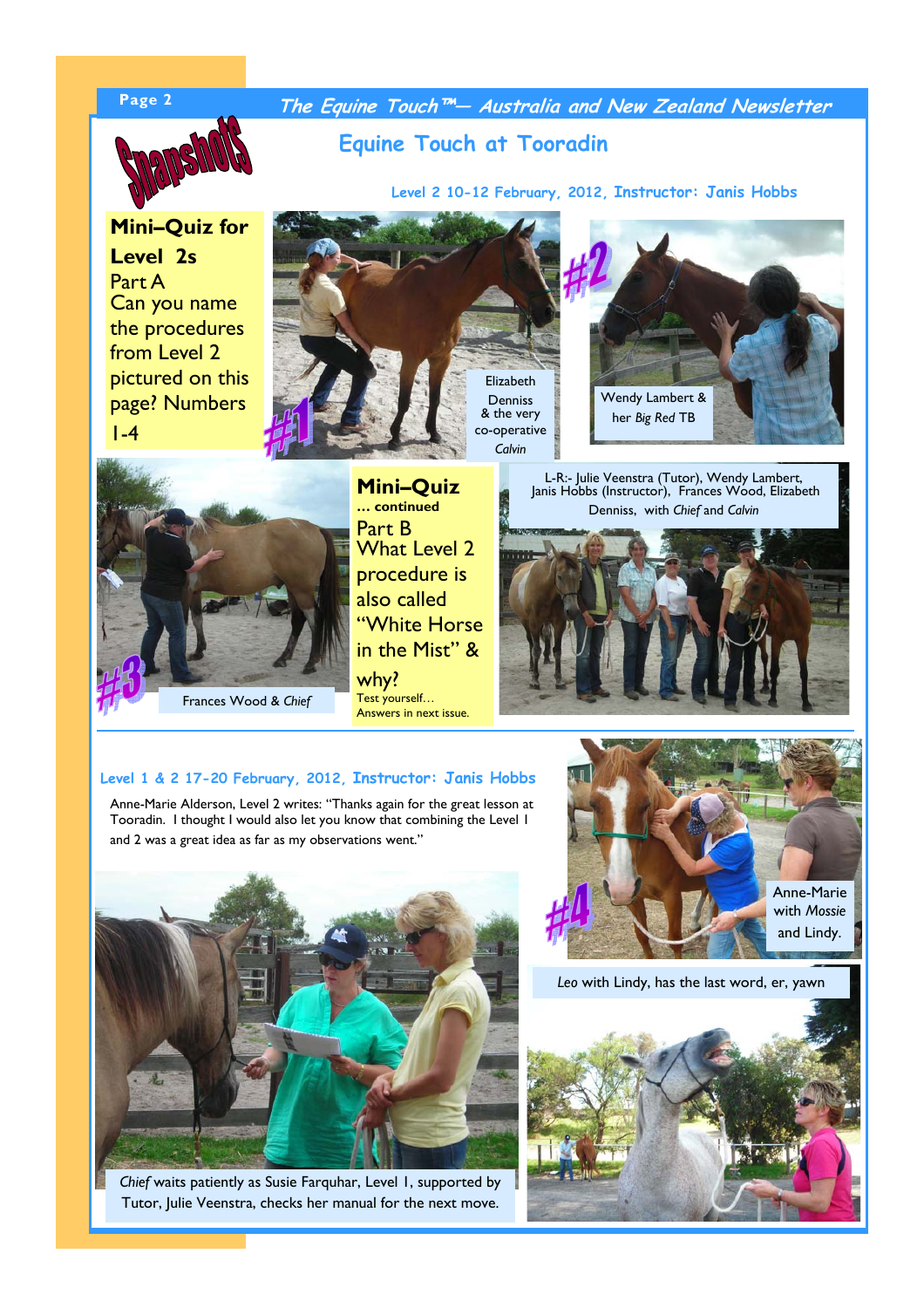# **Page 3 Volume 3 Issue 2**

# **Don't miss it!**

**WHAT???** 

**Ivana Ruddock's only Level 3 in Australia this year When? 20-23 April Where? Tooradin, Victoria For bookings email Janis on equinetouch@hotkey.net.au**



# **Your Say:**

**Extract from Anne-Marie Aldersons's article for her Trail Riding club newsletter , "My Equine Touch Experience":-** 



For 3 days in February this year I attended my Level 2 Equine Touch (ET) course at the Tooradin Estate. I first found out about it through Wendy Lambert who also attained her Level 2 this year. When I first did the Level 1 course I was a bit overwhelmed with the information that was being taught but it all came together by the end of the course. It was the Foundation Clinic for ET and at the end of the course it all made sense. I found Level 2 a little easier to digest this time. We learned to do another body balance called the "Advanced Body Balance" and a few more "Areas of Concern" procedures both on the human body as well as our horse. We were well supplied with detailed information from our instructor, Janis Hobbs, as well as manuals and DVDs that we can always relate back to during the course and after we finished.

I have used Equine Touch on *Dusty* a number of times and he usually falls to sleep during the session. He occasionally gets a sore back after a long or strenuous ride and I apply the Basic Body Balance (learned in Level 1) on him to assist his recovery, and if I am short of time (and remember) I just do the saddle area only, after he cools down, to tide him over until I have time do a complete session.

It was a great way of understanding my horse better, through the process of learning on other horses (that were supplied by the Tooradin Estate) their different bodies, how supple they are and issues that they may have. I am not a practitioner and would have to

continue on to complete Level 3 of the Equine Touch and all the home study components and assessments, both practical & written, to become a Practitioner. As a horse owner just working on my own horses there is no requirement to complete the assessments and it is nice to feel a little more familiar, so to speak, with horses. I feel I have learned enough to help my horse and give him a "gift" in maintaining his health.

We learned our techniques also on the human body and I can even apply it to myself in areas that I can reach, been able to relieve a few headaches too.

I feel that through this procedure *Dusty* has relaxed and accepted me more readily as his partner. Maybe he has just matured but I know he is a different horse since I began giving him Equine Touch sessions.

I just wanted to let you (my club members) know what I have been up to and that there are other alternatives available for our horses. I've been very happy to have learned this one.

Catch you on the trail,

Anne-Marie (Level 2 ET)

**What is YOUR ET story**? Email your story to Janis (include a photo if possible) by 15th of each month to **equinetouch@hotkey.net.au**